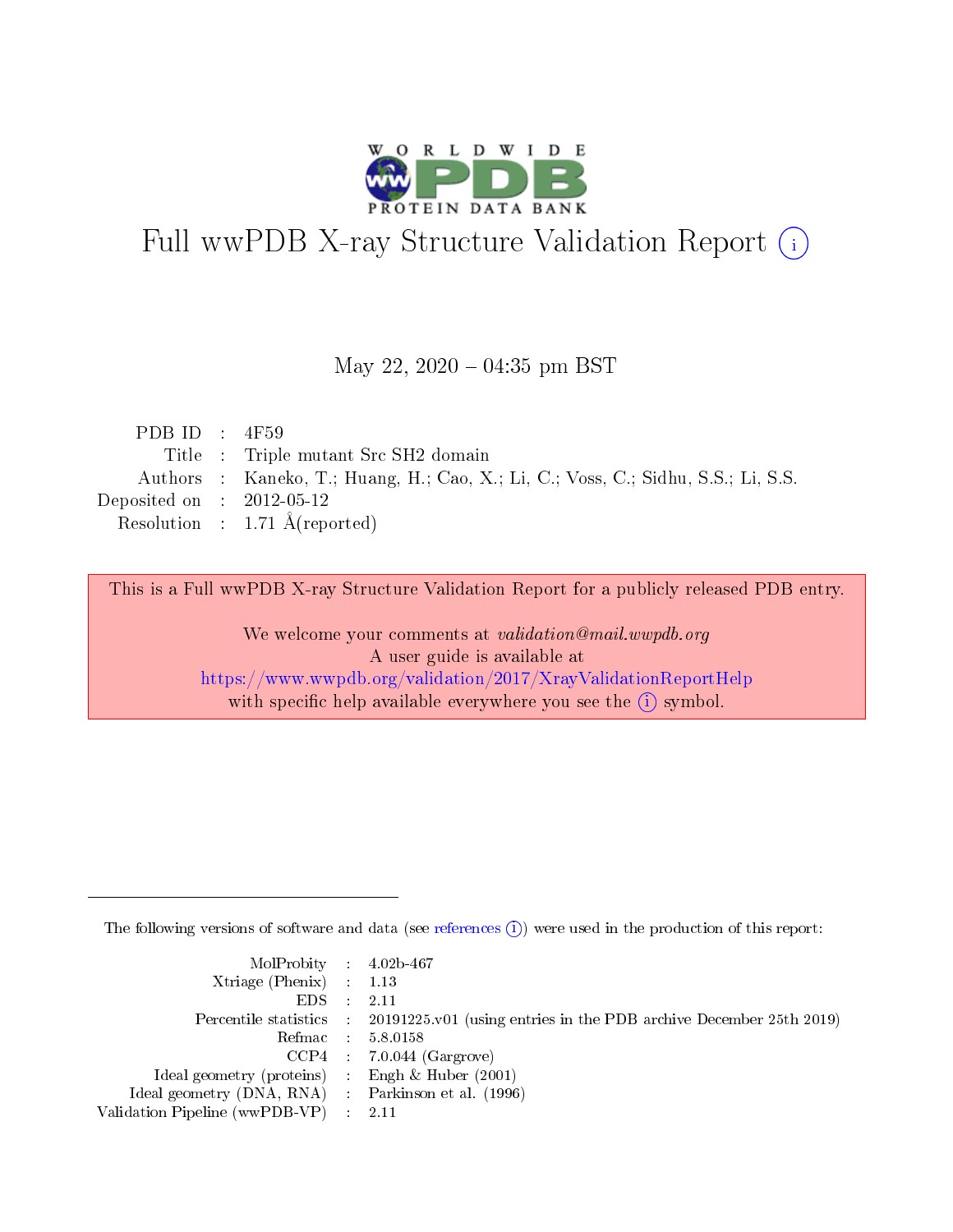## 1 [O](https://www.wwpdb.org/validation/2017/XrayValidationReportHelp#overall_quality)verall quality at a glance  $(i)$

The following experimental techniques were used to determine the structure: X-RAY DIFFRACTION

The reported resolution of this entry is 1.71 Å.

Percentile scores (ranging between 0-100) for global validation metrics of the entry are shown in the following graphic. The table shows the number of entries on which the scores are based.



| Metric                | Whole archive<br>$(\#\mathrm{Entries})$ | <b>Similar resolution</b><br>(#Entries, resolution range(Å)) |
|-----------------------|-----------------------------------------|--------------------------------------------------------------|
| $R_{free}$            | 130704                                  | $5722(1.74-1.70)$                                            |
| Clashscore            | 141614                                  | $6152(1.74-1.70)$                                            |
| Ramachandran outliers | 138981                                  | $6051(1.74-1.70)$                                            |
| Sidechain outliers    | 138945                                  | $6051(1.74-1.70)$                                            |
| RSRZ outliers         | 127900                                  | $5629(1.74-1.70)$                                            |

The table below summarises the geometric issues observed across the polymeric chains and their fit to the electron density. The red, orange, yellow and green segments on the lower bar indicate the fraction of residues that contain outliers for  $>=3, 2, 1$  and 0 types of geometric quality criteria respectively. A grey segment represents the fraction of residues that are not modelled. The numeric value for each fraction is indicated below the corresponding segment, with a dot representing fractions  $\epsilon=5\%$  The upper red bar (where present) indicates the fraction of residues that have poor fit to the electron density. The numeric value is given above the bar.

| Mol       | $\sim$ 1.<br>hain | Length      | Quality of chain |    |  |
|-----------|-------------------|-------------|------------------|----|--|
|           |                   |             | 4%               |    |  |
| <u>д.</u> | . .               | 11 ຕ<br>┸┸스 | 89%              | 7% |  |

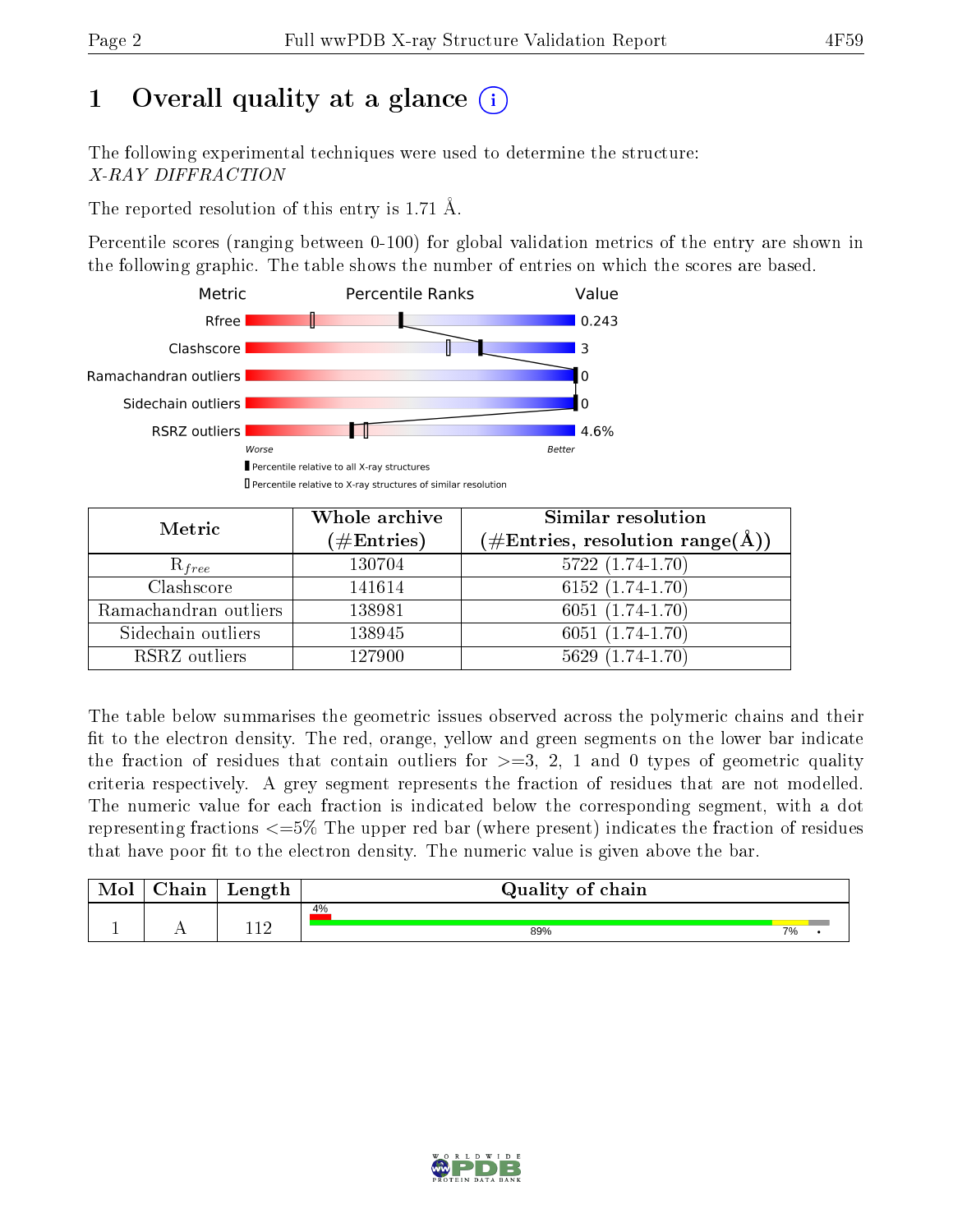# 2 Entry composition  $(i)$

There are 2 unique types of molecules in this entry. The entry contains 949 atoms, of which 0 are hydrogens and 0 are deuteriums.

In the tables below, the ZeroOcc column contains the number of atoms modelled with zero occupancy, the AltConf column contains the number of residues with at least one atom in alternate conformation and the Trace column contains the number of residues modelled with at most 2 atoms.

Molecule 1 is a protein called Proto-oncogene tyrosine-protein kinase Src.

| Mol | Chain   Residues | Atoms         |  |         |     | $\text{ZeroOcc} \mid \text{AltConf} \mid \text{Trace}$ |  |
|-----|------------------|---------------|--|---------|-----|--------------------------------------------------------|--|
|     | 108              | Total<br>-867 |  | 546 154 | 165 |                                                        |  |

There are 6 discrepancies between the modelled and reference sequences:

| Chain | Residue | $\bf{Modelled} \mid \bf{Actual}$ |            | Comment                          | Reference         |
|-------|---------|----------------------------------|------------|----------------------------------|-------------------|
|       | 141     | <b>GLY</b>                       |            | EXPRESSION TAG   UNP P12931      |                   |
|       | 142     | ALA                              |            | EXPRESSION TAG   UNP P12931      |                   |
|       | 143     | <b>MET</b>                       |            | EXPRESSION TAG UNP P12931        |                   |
|       | 183     | VAL                              | THR.       | engineered mutation   UNP P12931 |                   |
|       | 188     | ALA                              | <b>CYS</b> | engineered mutation              | <b>UNP P12931</b> |
|       | 206     | LEU                              | LYS.       | engineered mutation   UNP P12931 |                   |

• Molecule 2 is water.

|  | $\boxed{\text{Mol}$ Chain   Residues | Atoms. | ZeroOcc   AltConf |  |
|--|--------------------------------------|--------|-------------------|--|
|  | O 6 1                                | Total  |                   |  |

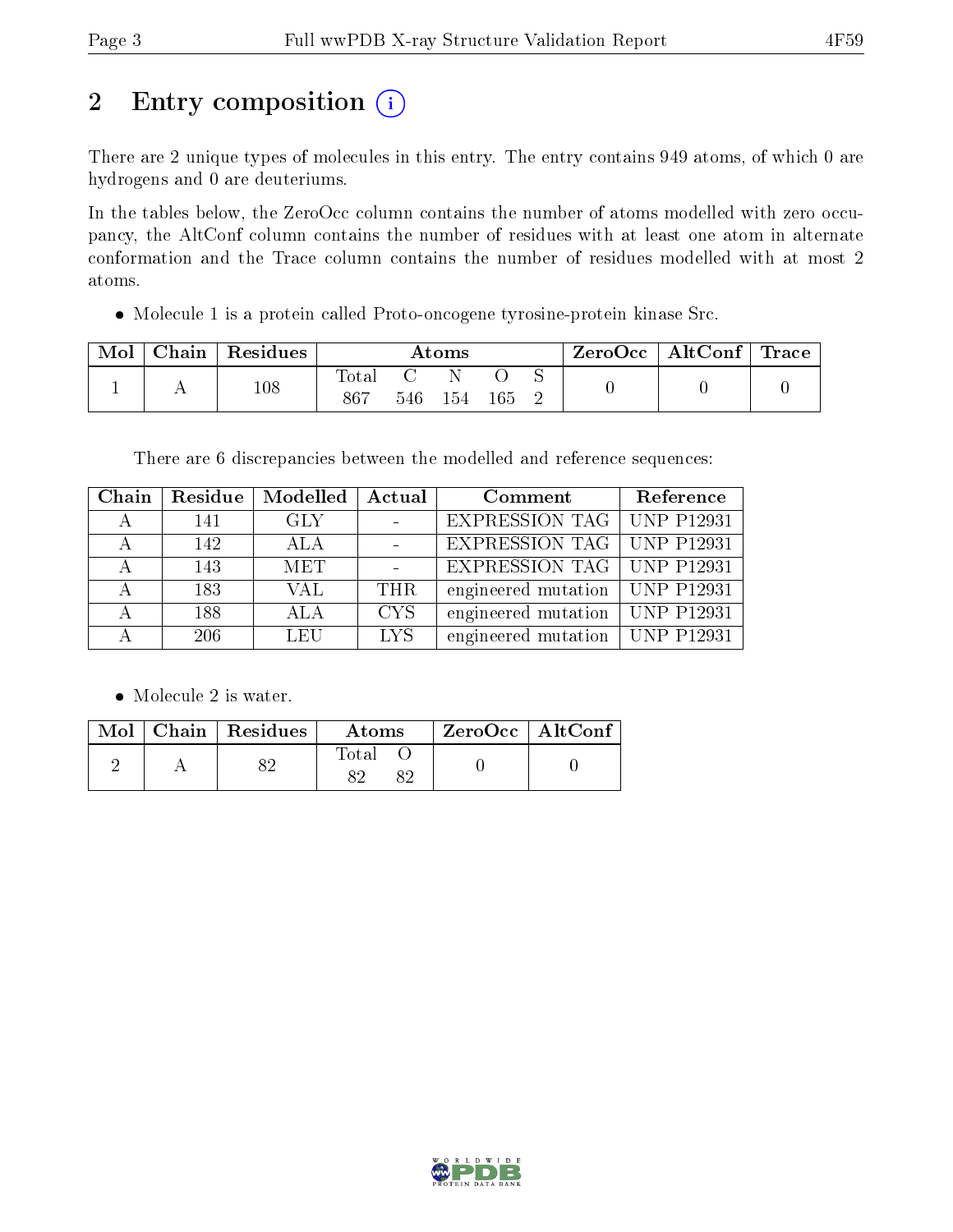## 3 Residue-property plots  $(i)$

These plots are drawn for all protein, RNA and DNA chains in the entry. The first graphic for a chain summarises the proportions of the various outlier classes displayed in the second graphic. The second graphic shows the sequence view annotated by issues in geometry and electron density. Residues are color-coded according to the number of geometric quality criteria for which they contain at least one outlier: green  $= 0$ , yellow  $= 1$ , orange  $= 2$  and red  $= 3$  or more. A red dot above a residue indicates a poor fit to the electron density (RSRZ  $> 2$ ). Stretches of 2 or more consecutive residues without any outlier are shown as a green connector. Residues present in the sample, but not in the model, are shown in grey.

• Molecule 1: Proto-oncogene tyrosine-protein kinase Src



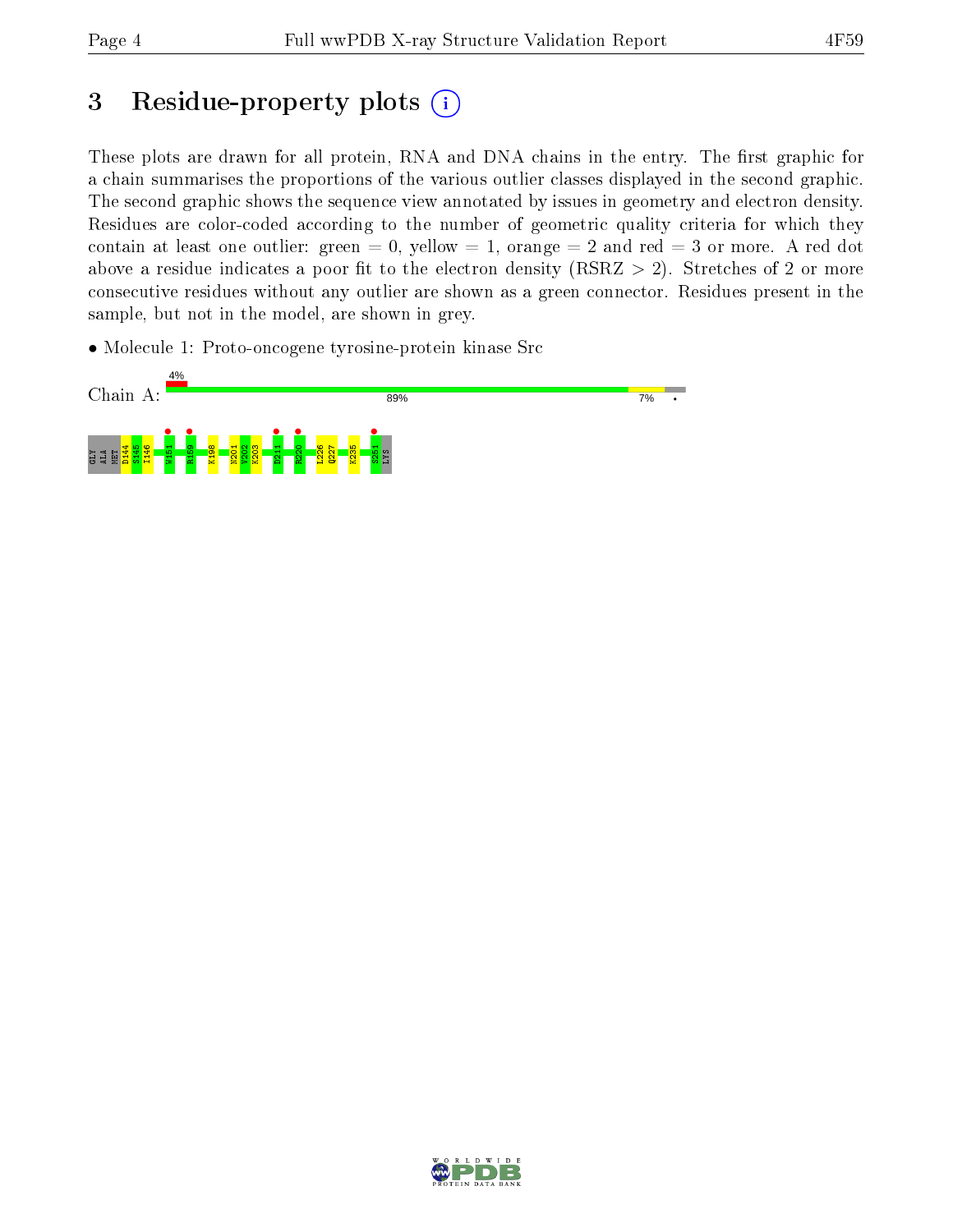## 4 Data and refinement statistics  $(i)$

| Property                                                             | Value                                            | Source                       |
|----------------------------------------------------------------------|--------------------------------------------------|------------------------------|
| Space group                                                          | P 61                                             | Depositor                    |
| Cell constants                                                       | 67.07Å<br>$46.91\text{\AA}$<br>67.07Å            |                              |
| a, b, c, $\alpha$ , $\beta$ , $\gamma$                               | $90.00^\circ$<br>$90.00^\circ$<br>$120.00^\circ$ | Depositor                    |
| Resolution $(A)$                                                     | 27.28<br>$-1.71$                                 | Depositor                    |
|                                                                      | 27.28<br>$-1.71$                                 | <b>EDS</b>                   |
| % Data completeness                                                  | $98.7(27.28-1.71)$                               | Depositor                    |
| (in resolution range)                                                | 98.7 (27.28-1.71)                                | <b>EDS</b>                   |
| $R_{merge}$                                                          | (Not available)                                  | Depositor                    |
| $\mathrm{R}_{sym}$                                                   | 0.04                                             | Depositor                    |
| $\langle I/\sigma(I) \rangle^{-1}$                                   | $2.25$ (at 1.71Å)                                | Xtriage                      |
| Refinement program                                                   | <b>REFMAC</b>                                    | Depositor                    |
|                                                                      | 0.204,<br>0.246                                  | Depositor                    |
| $R, R_{free}$                                                        | 0.202<br>0.243<br>$\mathcal{L}$                  | DCC                          |
| $R_{free}$ test set                                                  | 613 reflections $(4.71\%)$                       | wwPDB-VP                     |
| Wilson B-factor $(A^2)$                                              | 27.1                                             | Xtriage                      |
| Anisotropy                                                           | 0.303                                            | Xtriage                      |
| Bulk solvent $k_{sol}(e/\mathring{A}^3)$ , $B_{sol}(\mathring{A}^2)$ | $0.39$ , $52.7$                                  | <b>EDS</b>                   |
| L-test for twinning <sup>2</sup>                                     | $< L >$ = 0.49, $< L2$ = 0.32                    | $\overline{\text{X}}$ triage |
| Estimated twinning fraction                                          | $0.057$ for h,-h-k,-l                            | Xtriage                      |
| $F_o, F_c$ correlation                                               | 0.96                                             | <b>EDS</b>                   |
| Total number of atoms                                                | 949                                              | wwPDB-VP                     |
| Average B, all atoms $(A^2)$                                         | 34.0                                             | wwPDB-VP                     |

Xtriage's analysis on translational NCS is as follows: The largest off-origin peak in the Patterson function is  $6.58\%$  of the height of the origin peak. No significant pseudotranslation is detected.

<sup>&</sup>lt;sup>2</sup>Theoretical values of  $\langle |L| \rangle$ ,  $\langle L^2 \rangle$  for acentric reflections are 0.5, 0.333 respectively for untwinned datasets, and 0.375, 0.2 for perfectly twinned datasets.



<span id="page-4-1"></span><span id="page-4-0"></span><sup>1</sup> Intensities estimated from amplitudes.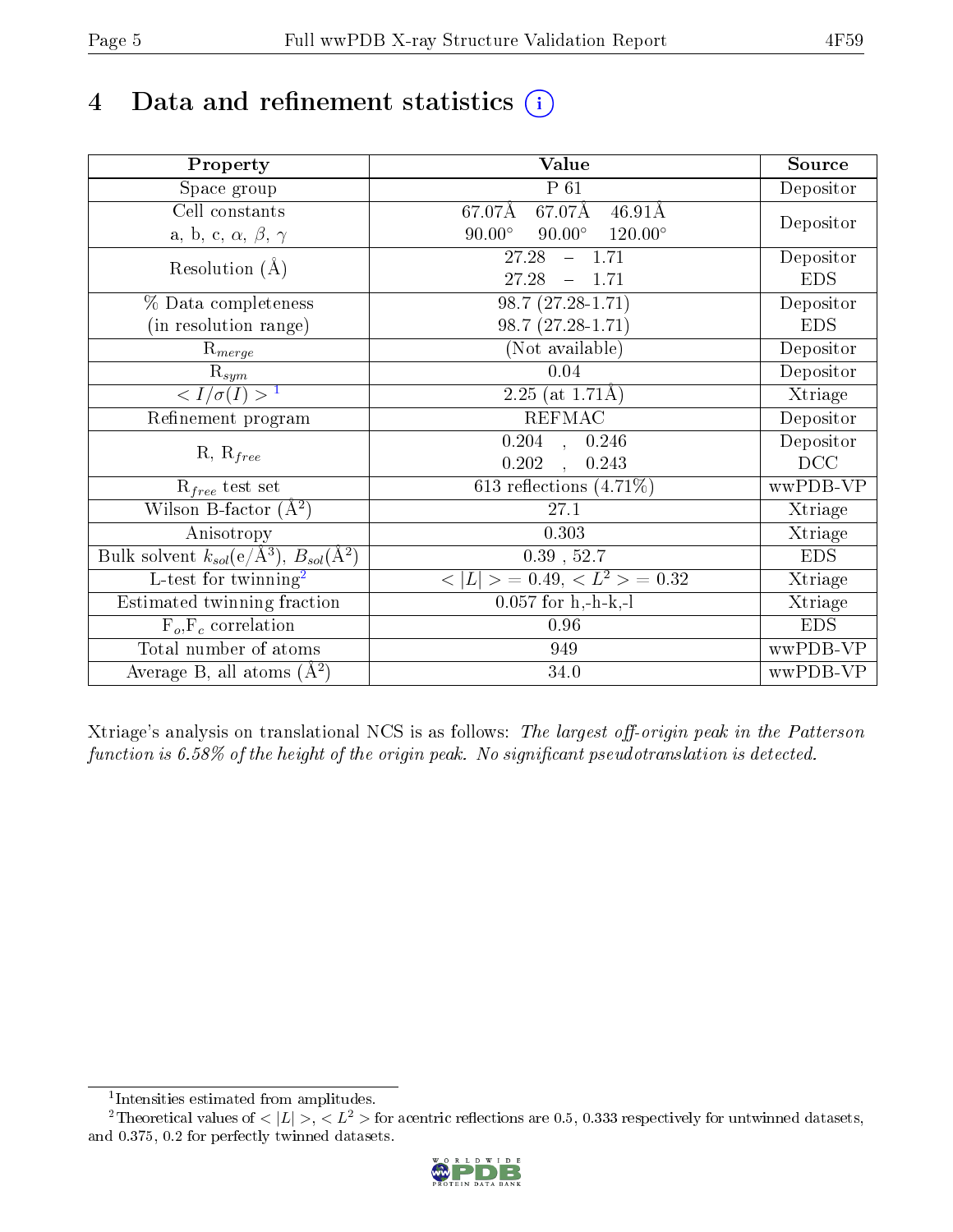## 5 Model quality  $(i)$

## 5.1 Standard geometry  $\overline{()}$

The Z score for a bond length (or angle) is the number of standard deviations the observed value is removed from the expected value. A bond length (or angle) with  $|Z| > 5$  is considered an outlier worth inspection. RMSZ is the root-mean-square of all Z scores of the bond lengths (or angles).

|  | Mol   Chain |      | Bond lengths                    | Bond angles |        |
|--|-------------|------|---------------------------------|-------------|--------|
|  |             |      | RMSZ $ #Z  > 5$ RMSZ $ #Z  > 5$ |             |        |
|  |             | 0.78 | 0/884                           | 0.78        | 0/1193 |

There are no bond length outliers.

There are no bond angle outliers.

There are no chirality outliers.

There are no planarity outliers.

### 5.2 Too-close contacts  $\overline{()}$

In the following table, the Non-H and H(model) columns list the number of non-hydrogen atoms and hydrogen atoms in the chain respectively. The H(added) column lists the number of hydrogen atoms added and optimized by MolProbity. The Clashes column lists the number of clashes within the asymmetric unit, whereas Symm-Clashes lists symmetry related clashes.

| Mol |     |  | Chain   Non-H   H(model)   H(added)   Clashes   Symm-Clashes |
|-----|-----|--|--------------------------------------------------------------|
|     | 867 |  |                                                              |
|     |     |  |                                                              |
|     | 94¢ |  |                                                              |

The all-atom clashscore is defined as the number of clashes found per 1000 atoms (including hydrogen atoms). The all-atom clashscore for this structure is 3.

All (6) close contacts within the same asymmetric unit are listed below, sorted by their clash magnitude.

| Atom-1               | Atom-2           | Interatomic<br>distance (A | Clash<br>overlap $(A)$ |
|----------------------|------------------|----------------------------|------------------------|
| 1: A: 201: ASN: HD21 | 1: A:203:LYS:NZ  | 2.10                       | 0.48                   |
| 1: A:198: LYS: HE3   | 1:A:198:LYS:HB2  | 1.63                       | 0.47                   |
| 1: A: 146: ILE: HG21 | 1:A:226:LEU:HD12 | 1.96                       | 0.47                   |
| 1: A:144: ASP: N     | 2: A:342: HOH:O  | 2.53                       | () 41                  |

Continued on next page...

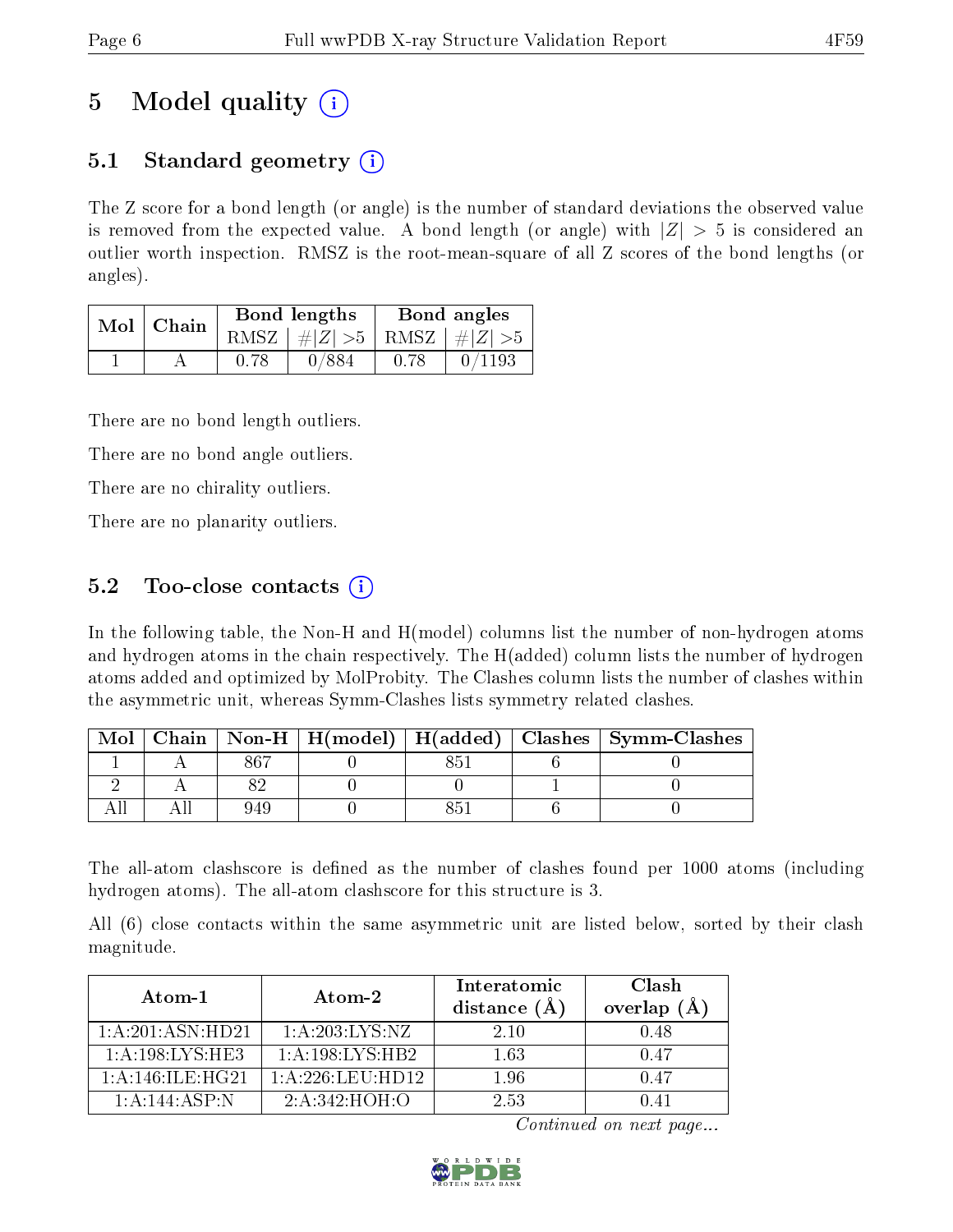| Atom-1           | Atom-2              | Interatomic<br>distance $(\AA)$ | Clash<br>overlap $(A)$ |
|------------------|---------------------|---------------------------------|------------------------|
| 1: A:235:LYS:HE3 | 1:A:235:LYS:HB3     | 1 75                            | 0.41                   |
| 1: A:144: ASP. O | 1: A: 227: GLN: NE2 | 2.54                            | 141                    |

Continued from previous page...

There are no symmetry-related clashes.

### 5.3 Torsion angles (i)

#### 5.3.1 Protein backbone  $(i)$

In the following table, the Percentiles column shows the percent Ramachandran outliers of the chain as a percentile score with respect to all X-ray entries followed by that with respect to entries of similar resolution.

The Analysed column shows the number of residues for which the backbone conformation was analysed, and the total number of residues.

| Mol   Chain | Analysed                                | Favoured   Allowed   Outliers   Percentiles |  |         |
|-------------|-----------------------------------------|---------------------------------------------|--|---------|
|             | $106/112$ (95\%)   104 (98\%)   2 (2\%) |                                             |  | 100 100 |

There are no Ramachandran outliers to report.

#### 5.3.2 Protein sidechains  $(i)$

In the following table, the Percentiles column shows the percent sidechain outliers of the chain as a percentile score with respect to all X-ray entries followed by that with respect to entries of similar resolution.

The Analysed column shows the number of residues for which the sidechain conformation was analysed, and the total number of residues.

|  | Mol   Chain   Analysed   Rotameric   Outliers   Percentiles |  |                                                            |  |
|--|-------------------------------------------------------------|--|------------------------------------------------------------|--|
|  | $\mid 94/96 \; (98\%) \mid 94 \; (100\%)$                   |  | $\begin{array}{ c c c c }\n\hline\n100 & 100\n\end{array}$ |  |

There are no protein residues with a non-rotameric sidechain to report.

Some sidechains can be flipped to improve hydrogen bonding and reduce clashes. All (1) such sidechains are listed below:

| Chain. | $\mathbf{Res}$ | ∕ре |
|--------|----------------|-----|
|        |                |     |

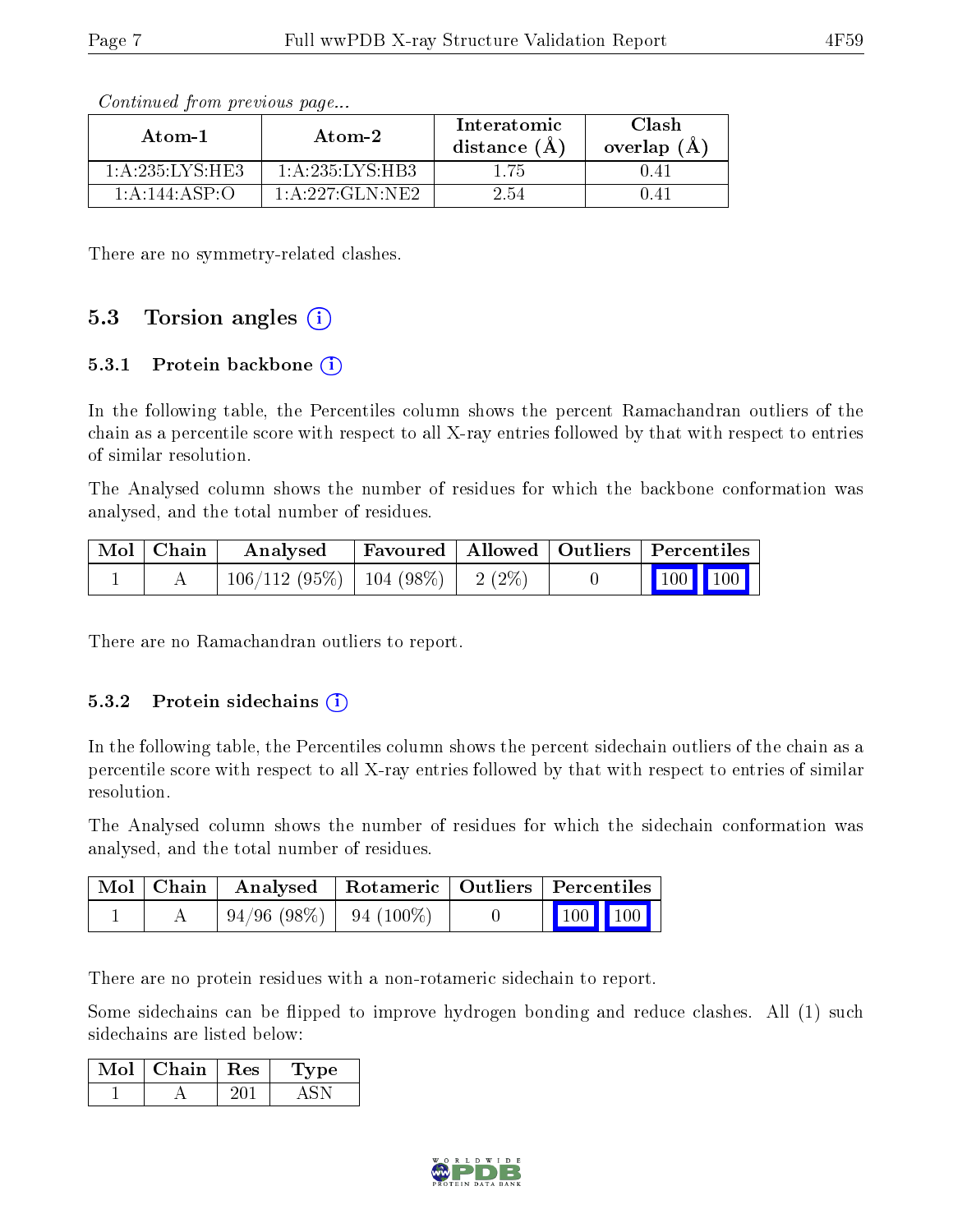#### 5.3.3 RNA [O](https://www.wwpdb.org/validation/2017/XrayValidationReportHelp#rna)i

There are no RNA molecules in this entry.

#### 5.4 Non-standard residues in protein, DNA, RNA chains (i)

There are no non-standard protein/DNA/RNA residues in this entry.

#### 5.5 Carbohydrates  $(i)$

There are no carbohydrates in this entry.

### 5.6 Ligand geometry  $(i)$

There are no ligands in this entry.

### 5.7 [O](https://www.wwpdb.org/validation/2017/XrayValidationReportHelp#nonstandard_residues_and_ligands)ther polymers (i)

There are no such residues in this entry.

### 5.8 Polymer linkage issues  $(i)$

There are no chain breaks in this entry.